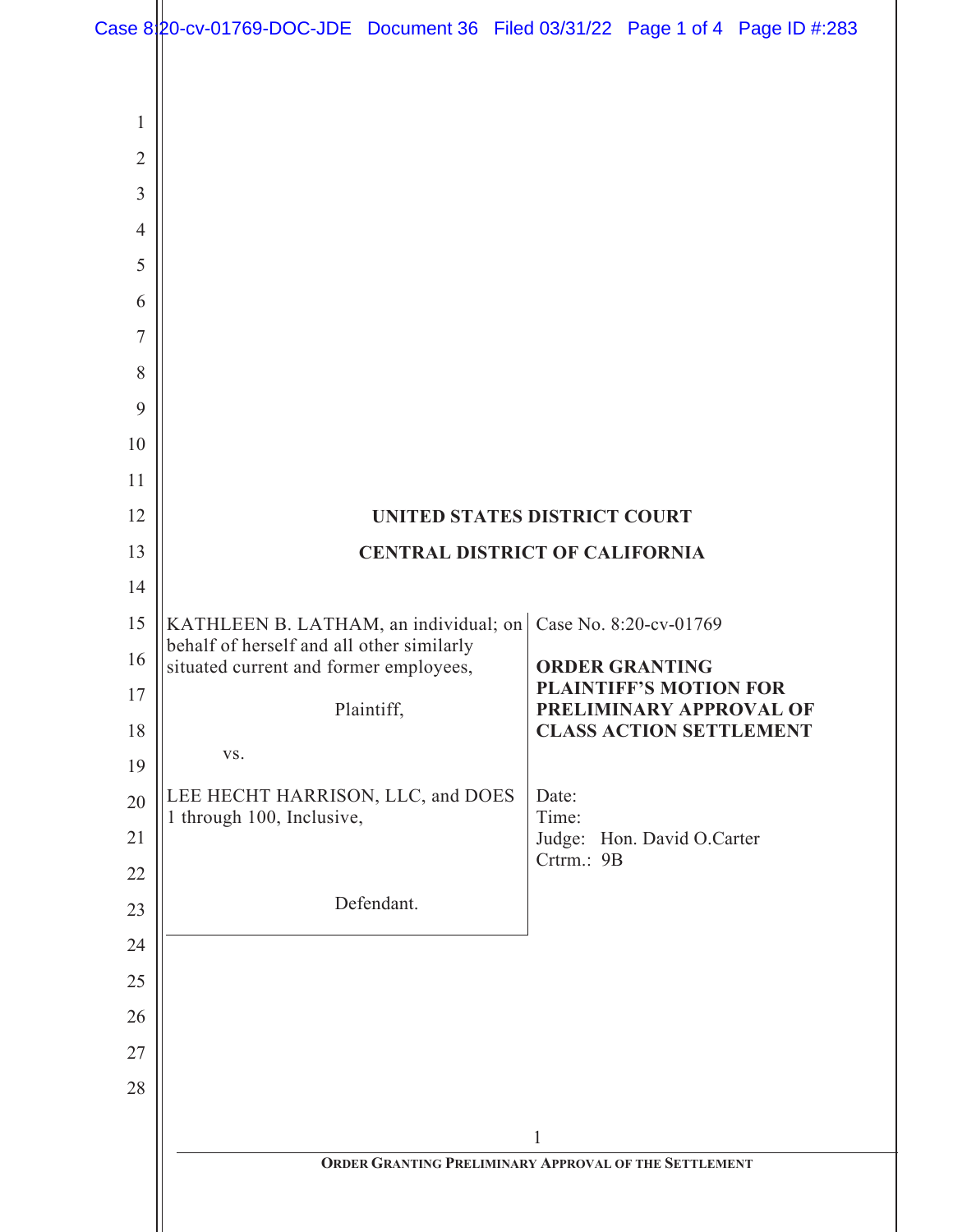The Court, having read the papers filed with regard to Plaintiff's motion for preliminary approval of a class action settlement, hereby FINDS AND ORDERS as follows:

3 4 5 6 The settlement agreement attached as Exhibit 1 to the Declaration of Mark C. Thomas filed on March 7, 2022 resulted from extensive arms-length negotiation and is within the range of possible approval, and, subject to further consideration at the final approval hearing described below, is preliminarily approved as fair, reasonable and adequate.

7 8 9 10 11 12 13 In accordance with the settlement agreement, the Court hereby conditionally certifies a class pursuant to Federal Rules of Civil Procedure 23(b)(3) consisting of all class members (*i.e.*, that did not opt out) in the litigation *Kathleen Latham v. Lee Hecht Harrison, LLC,*  United States District Court for the Central District of California, Case No. 8:20-cv-01769 ("Settlement Class"). The Court finds that this Settlement Class, consisting of approximately 400 individuals, is so numerous that joinder of all members is impracticable. The Court further finds that the Settlement Class is ascertainable.

14 15 16 17 18 19 20 The Court finds that there are questions of law or fact that are common to the Settlement Class that predominate any individualized questions of law or fact. Such questions include whether Defendant Lee Hecht Harrison, LLC ("LHH") failed to pay its employees in compliance with Labor Code § 204, failed to pay its employees for all hours worked, failed to provide legally compliant meal periods and rest breaks, failed to reimburse its employees for business expenses, provided inaccurate wage statements, and otherwise engaged in unlawful conduct prohibited by the California Business & Professions Code.

21 22 23 24 25 26 27 The Court finds that the claims of Plaintiff Kathleen Latham are typical of the claims of the members of the class and that she will fairly and adequately protect the interests of the Settlement Class. Certification of the Settlement Class is superior to other available methods for the fair and efficient adjudication of the controversy. Accordingly, Kathleen Latham is hereby appointed Class Representative; her counsel of record, the Law Office of Mark C. Thomas, APC and the Pettis Law Firm LLP, are adequate counsel and hereby appointed counsel for the Settlement Class.

28

1

2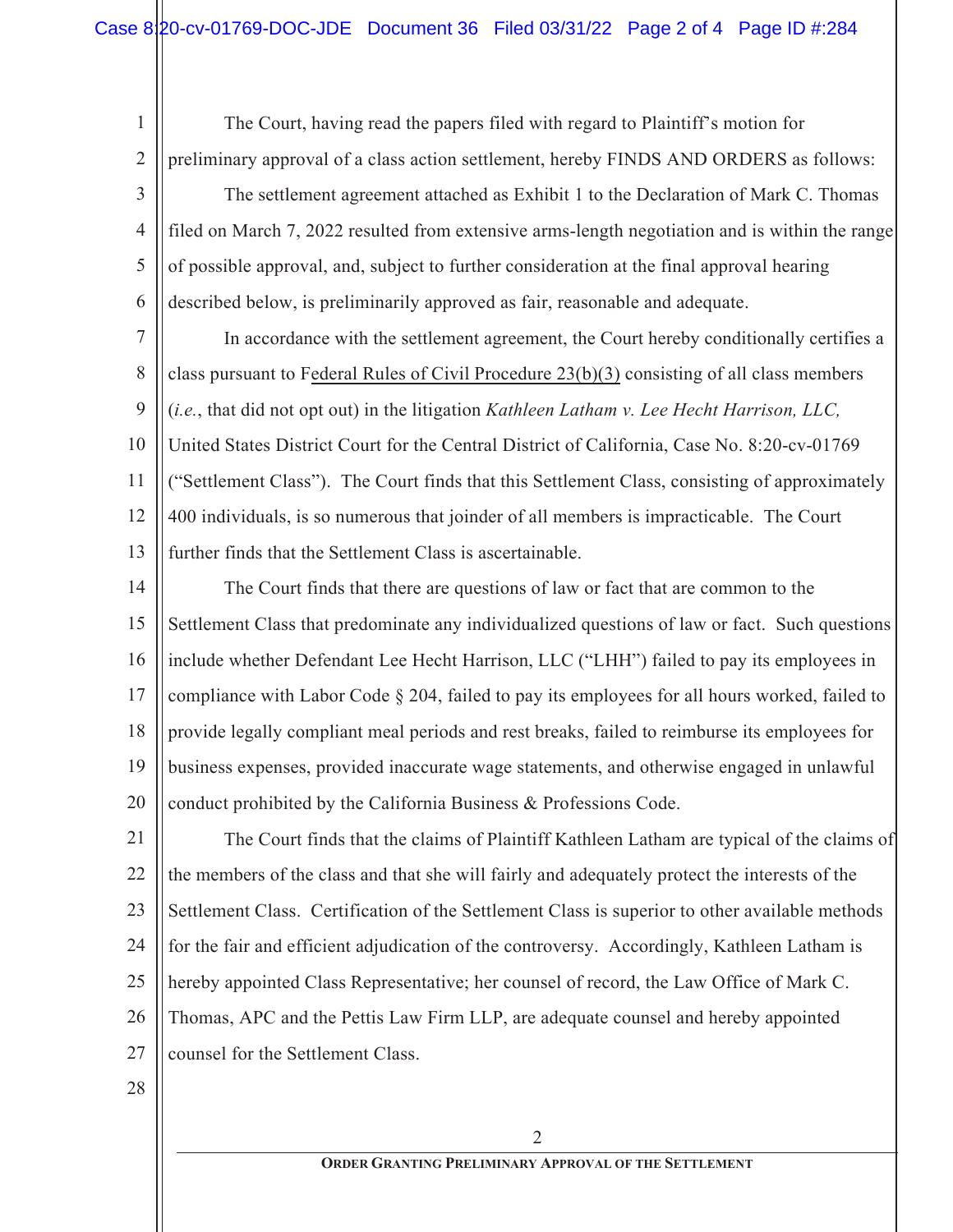1 2 3 4 5 6 7 8 The Court finds that in the present case mailed notice via first class mail is the best practicable method of notice that is reasonably calculated to apprise members of the Settlement Class of the settlement agreement and their rights. The Court also finds that the proposed notice is sufficient to inform members of the Settlement Class of the terms of the settlement, their rights under the settlement, including, but not limited to, their right to object to the settlement, and the processes for doing so; and the date and location of the final approval hearing. Accordingly, the proposed notice and notice plan set out in the settlement agreement is approved.

9 10 11 12 13 14 15 16 17 18 19 Pursuant to the terms of the settlement agreement, CPT Group shall act as the settlement administrator in this case. The settlement administrator is hereby directed to mail the approved notice by first-class mail to members of the Settlement Class as specified by the settlement agreement. The settlement administrator shall re-mail any notice returned with a forwarding address within three (3) days following receipt of the returned mail. For any notices returned to the settlement administrator without a forwarding address, the settlement administrator shall within five (5) days of receipt of the returned notice, conduct a search for a more current address for the class member and re-mail the notice to the class member to any more current address located. The parties are further directed to carry out and comply with the terms of the settlement agreement, particularly with respect to providing the settlement administrator the information and data necessary to carry out its duties.

20 21 22 23 24 25 26 Any Settlement Class member who wishes to comment on or object to the settlement or Class Counsel's proposed fees and costs award shall have until sixty (60) days after the mailing of the notice to submit his or her comment or objection, pursuant to the procedures set forth in the settlement agreement and class notice. Any request to opt out of the settlement must include :(1) the class member's name, (2) the class member's address, (3) the class member's telephone number, (4) the class member's written statement that he or she requests to be excluded from the settlement, and (5) the dated signature of the class member.

27 28 A hearing is hereby set for July 11, 2022 at  $8:00$  a.m. in Courtroom 9D of this Court to consider any objections that may be filed and to determine whether the proposed